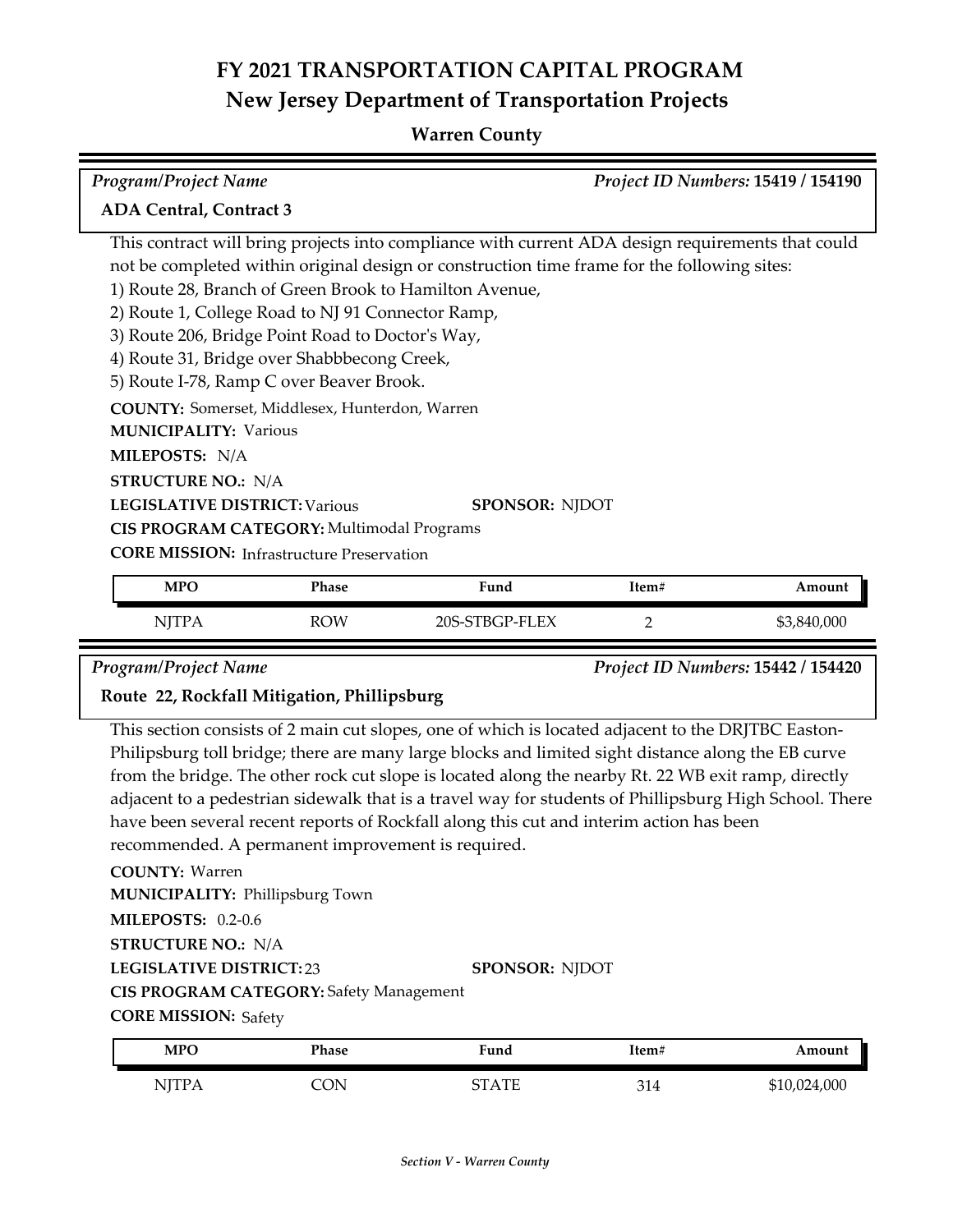## **Warren County**

|                                     | <b>Program/Project Name</b>                                                                   |                                                                                                                                                                                                                                                                                                                                                                                            |                       | Project ID Numbers: 09325 / 093250 |                                    |  |
|-------------------------------------|-----------------------------------------------------------------------------------------------|--------------------------------------------------------------------------------------------------------------------------------------------------------------------------------------------------------------------------------------------------------------------------------------------------------------------------------------------------------------------------------------------|-----------------------|------------------------------------|------------------------------------|--|
| Route 31, Bridge over Furnace Brook |                                                                                               |                                                                                                                                                                                                                                                                                                                                                                                            |                       |                                    |                                    |  |
|                                     | <b>COUNTY: Warren</b><br>MUNICIPALITY: Oxford Twp<br>MILEPOSTS: 46.83                         | This project will replace the structurally deficient bridge, built in 1920 and modified in 1953.<br>Pedestrian facilities on the bridge, and at the adjacent Route 31/Wall Street intersection, will be<br>upgraded to meet current standards and ADA compliance. In addition, improvements to the traffic<br>signal, the substandard Southbound shoulder, and guiderail will be provided. |                       |                                    |                                    |  |
|                                     | STRUCTURE NO.: 2111154<br><b>LEGISLATIVE DISTRICT:24</b>                                      | <b>CIS PROGRAM CATEGORY: Bridge Assets</b><br><b>CORE MISSION:</b> Infrastructure Preservation                                                                                                                                                                                                                                                                                             | <b>SPONSOR: NJDOT</b> |                                    |                                    |  |
|                                     | <b>MPO</b>                                                                                    | Phase                                                                                                                                                                                                                                                                                                                                                                                      | Fund                  | Item#                              | Amount                             |  |
|                                     | <b>NJTPA</b>                                                                                  | <b>DES</b>                                                                                                                                                                                                                                                                                                                                                                                 | <b>NHPP</b>           | 135                                | \$1,100,000                        |  |
|                                     | <b>Program/Project Name</b>                                                                   | Route 31, Franklin Road (CR 634) to Route 46                                                                                                                                                                                                                                                                                                                                               |                       |                                    | Project ID Numbers: 12422 / 124220 |  |
|                                     | limits.<br><b>COUNTY: Warren</b><br><b>STRUCTURE NO.: N/A</b><br>LEGISLATIVE DISTRICT: 23, 24 | Initiated from the Pavement Management System, this project will resurface within the project<br>MUNICIPALITY: Washington Twp, Washington Boro, Oxford Twp, White Twp<br>MILEPOSTS: 40.9-43.2 & 46.1-48.9<br><b>CIS PROGRAM CATEGORY: Road Assets</b><br><b>CORE MISSION:</b> Infrastructure Preservation                                                                                  | <b>SPONSOR: NJDOT</b> |                                    |                                    |  |
|                                     | <b>MPO</b>                                                                                    | Phase                                                                                                                                                                                                                                                                                                                                                                                      | Fund                  | Item#                              | Amount                             |  |

NJTPA CON STATE 316 \$7,992,000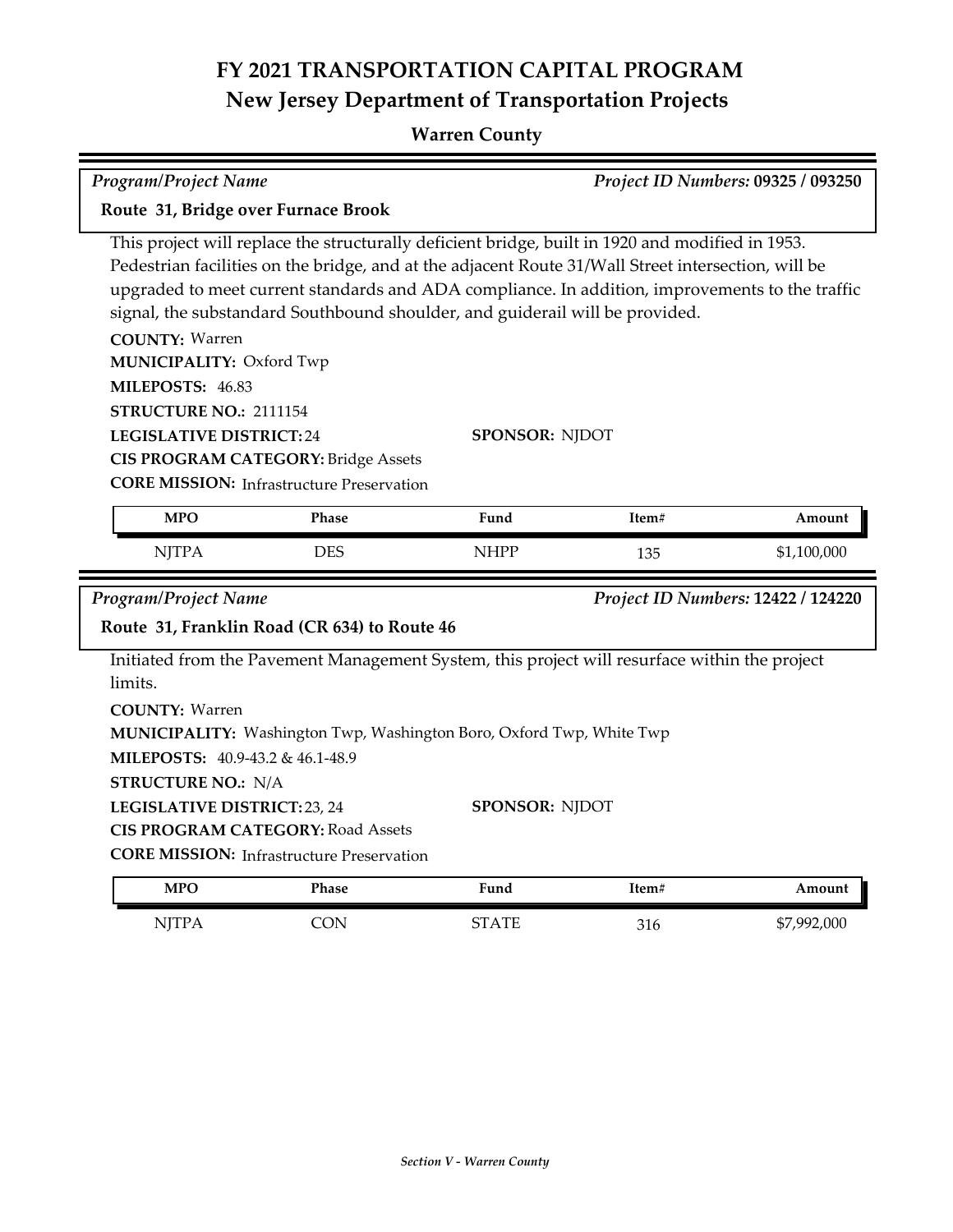## **Warren County**

| Project ID Numbers: 11340A / 148100<br><b>Program/Project Name</b>                               |                                                  |                                                                                                     |       |                                    |  |  |  |
|--------------------------------------------------------------------------------------------------|--------------------------------------------------|-----------------------------------------------------------------------------------------------------|-------|------------------------------------|--|--|--|
| Route 46, Route 80 to Walnut Road                                                                |                                                  |                                                                                                     |       |                                    |  |  |  |
| Initiated from the Pavement Management System, this project will reconstruct pavement within the |                                                  |                                                                                                     |       |                                    |  |  |  |
| project limits.                                                                                  |                                                  |                                                                                                     |       |                                    |  |  |  |
| <b>COUNTY: Warren</b>                                                                            |                                                  |                                                                                                     |       |                                    |  |  |  |
|                                                                                                  | <b>MUNICIPALITY: Knowlton Twp</b>                |                                                                                                     |       |                                    |  |  |  |
| MILEPOSTS: 0-1.4                                                                                 |                                                  |                                                                                                     |       |                                    |  |  |  |
| <b>STRUCTURE NO.: N/A</b>                                                                        |                                                  |                                                                                                     |       |                                    |  |  |  |
| <b>LEGISLATIVE DISTRICT:24</b>                                                                   |                                                  | <b>SPONSOR: NJDOT</b>                                                                               |       |                                    |  |  |  |
|                                                                                                  | <b>CIS PROGRAM CATEGORY: Road Assets</b>         |                                                                                                     |       |                                    |  |  |  |
|                                                                                                  | <b>CORE MISSION:</b> Infrastructure Preservation |                                                                                                     |       |                                    |  |  |  |
| <b>MPO</b>                                                                                       | Phase                                            | Fund                                                                                                | Item# | Amount                             |  |  |  |
| <b>NJTPA</b>                                                                                     | <b>DES</b>                                       | 20S-NHPP                                                                                            | 31    | \$1,900,000                        |  |  |  |
|                                                                                                  |                                                  |                                                                                                     |       |                                    |  |  |  |
| Program/Project Name                                                                             |                                                  |                                                                                                     |       | Project ID Numbers: 16345 / 163450 |  |  |  |
|                                                                                                  | Route 57, Bridge over Branch Lopatcong Creek     |                                                                                                     |       |                                    |  |  |  |
|                                                                                                  |                                                  | Initiated by the Bridge Management System, this project will replace the structurally deficient and |       |                                    |  |  |  |
|                                                                                                  | functionally obsolete bridge, built in 1921.     |                                                                                                     |       |                                    |  |  |  |
| <b>COUNTY: Warren</b>                                                                            |                                                  |                                                                                                     |       |                                    |  |  |  |
| <b>MUNICIPALITY: Lopatcong Twp</b>                                                               |                                                  |                                                                                                     |       |                                    |  |  |  |
| MILEPOSTS: 1.91                                                                                  |                                                  |                                                                                                     |       |                                    |  |  |  |
| STRUCTURE NO.: 2105153                                                                           |                                                  |                                                                                                     |       |                                    |  |  |  |
| <b>LEGISLATIVE DISTRICT:23</b>                                                                   |                                                  | <b>SPONSOR: NJDOT</b>                                                                               |       |                                    |  |  |  |
|                                                                                                  | <b>CIS PROGRAM CATEGORY: Bridge Assets</b>       |                                                                                                     |       |                                    |  |  |  |
|                                                                                                  | <b>CORE MISSION: Infrastructure Preservation</b> |                                                                                                     |       |                                    |  |  |  |
| <b>MPO</b>                                                                                       | Phase                                            | Fund                                                                                                | Item# | Amount                             |  |  |  |